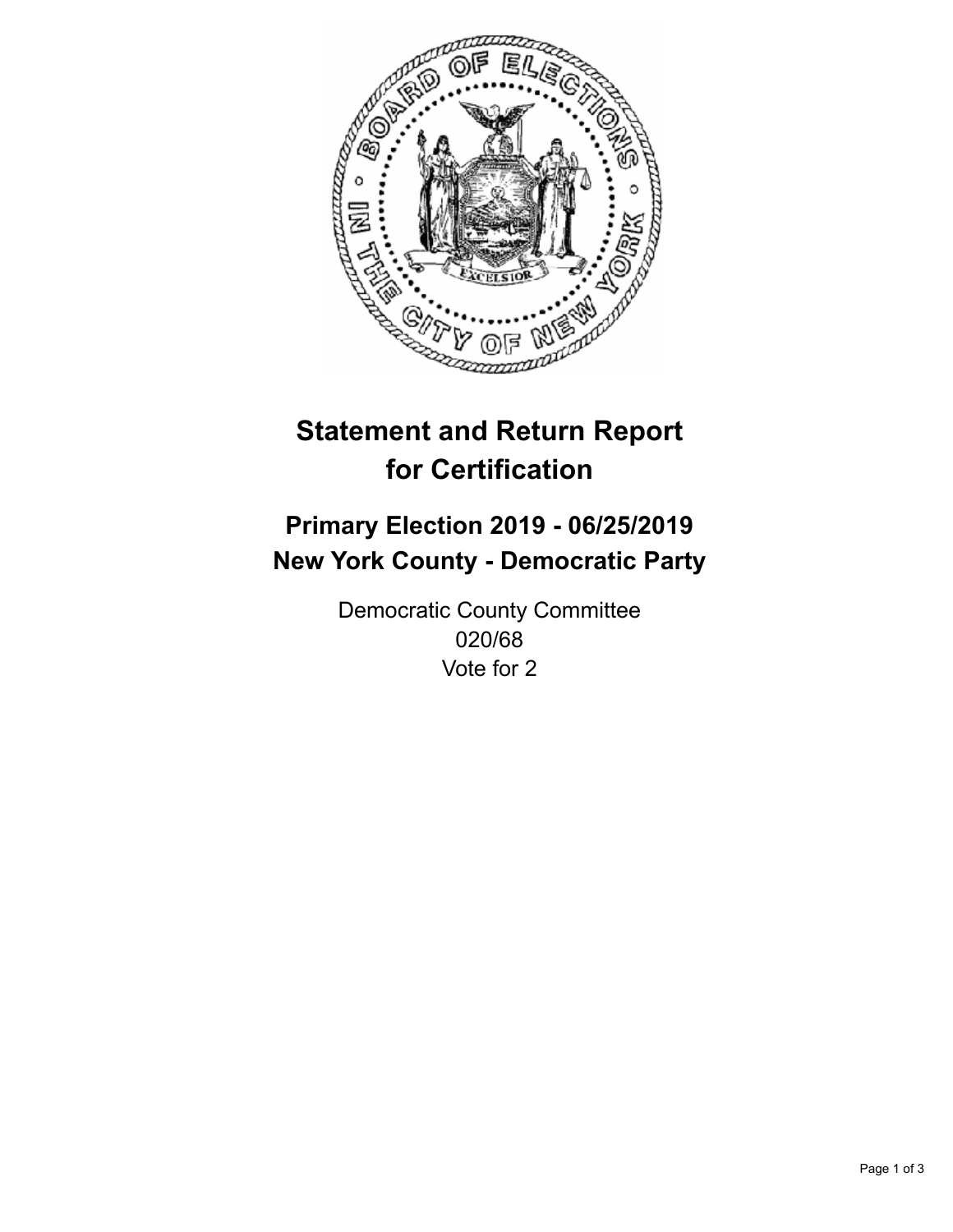

## **Assembly District 68**

| PUBLIC COUNTER                                           | 5              |
|----------------------------------------------------------|----------------|
| <b>MANUALLY COUNTED EMERGENCY</b>                        | 0              |
| ABSENTEE / MILITARY                                      | 0              |
| <b>AFFIDAVIT</b>                                         |                |
| <b>Total Ballots</b>                                     | 6              |
| Less - Inapplicable Federal/Special Presidential Ballots | 0              |
| <b>Total Applicable Ballots</b>                          | 6              |
| <b>LISA ROBLES</b>                                       | 4              |
| <b>LYDIA CONNER</b>                                      | 2              |
| <b>PAULA CREWS</b>                                       |                |
| <b>OLGA SEIJO</b>                                        | $\overline{2}$ |
| EDWARD SANTOS (WRITE-IN)                                 |                |
| <b>Total Votes</b>                                       | 10             |
| Unrecorded                                               | $\overline{2}$ |